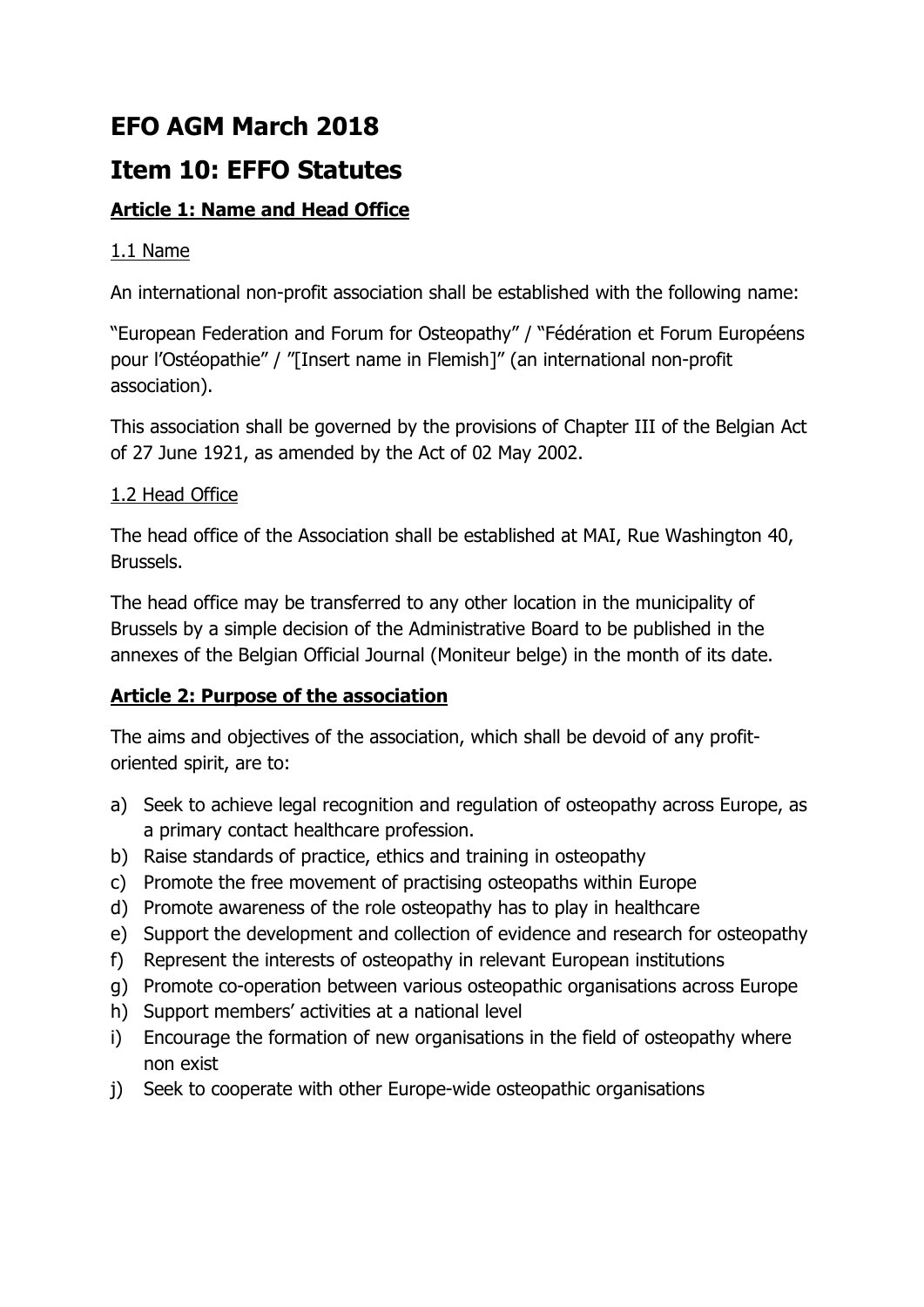# **Article 3: Members**

The membership of the Association is made up of Full, Associate and Honorary members.

### 3.1 Full Members

A full member is an organisation or group of organisations of a national character which represent the osteopathic profession within that European country, support the purpose of the Association, and meet the membership criteria approved by the General Assembly.

Where a full member comprises more than one organisation, the rights and obligations of membership shall be exercised jointly.

Full members shall be legally established in accordance with the laws and practices of their country of origin.

#### 3.2 Associate members

Associate members are organisations which support the purpose of the Association but cannot meet the criteria for Full Membership.

3.3 Honorary Members

These are individuals or legal entities, whose activities have rendered a service to the profession.

## **Article 4: Membership procedures**

4.1 Applications for membership

Applications for membership shall be addressed in writing in English to the head office of the association.

The application for membership will be determined by the Administrative Board and shall take immediate effect. All decisions on applications for memberships shall have regard to the membership criteria approved by the General Assembly and be reported to the General Assembly at the next meeting following the decision.

## 4.2 Resignation

A member may resign from the Association at any time by submitting a request in writing to the head office of the association.

A resignation shall take effect on the day that it is received by the Association.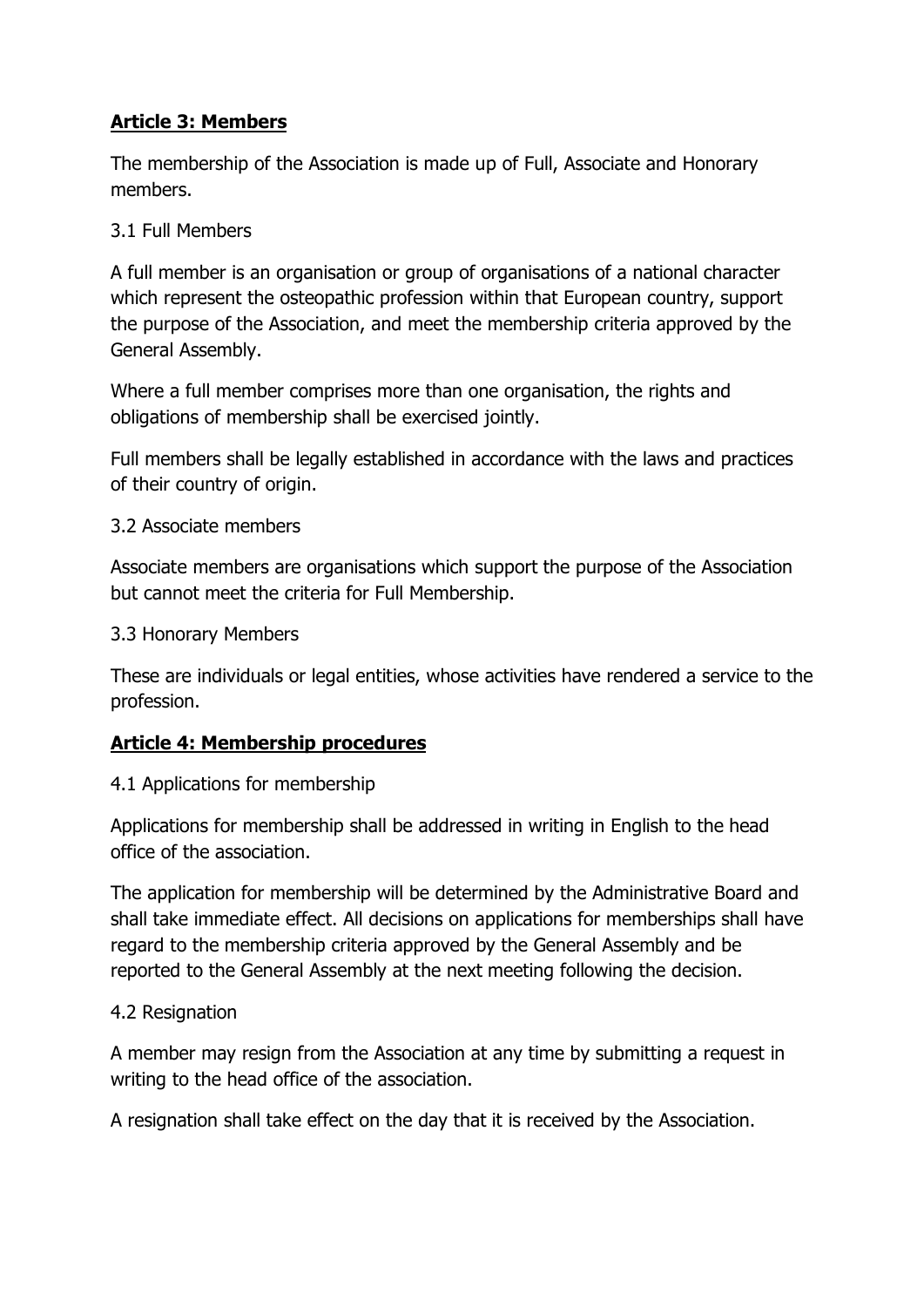A resignation part way through the year will not entitle the resigning member to any refund of annual fees paid. The member terminating its membership of the Association shall not enjoy any membership rights thereafter.

An application for readmission from a resigning member shall be treated as a new membership application.

#### 4.3 Expulsion

The expulsion of members of the Association may be proposed by the Administrative Board in the event that the member:

- a. Fails to abide by the statutes or other procedures of the association.
- c. Is unwilling to work cooperatively with, or treats unfairly, another member.
- d. Engages in any other activity which brings the osteopathy profession or the Association into disrepute.

Expulsion of a member shall only be made following a recommendation to the General Assembly by the Administrative Board.

Prior to voting on any motion to expel a member, that member shall have the right to make representations to the General Assembly.

A decision on expulsion by the General Assembly shall be by a simple majority of the votes cast.

## **Article 5: Fees**

Full Members and Associate Members shall pay an annual affiliation fee as determined by the General Assembly.

The membership year is  $1$  January  $-31$  December.

The annual affiliation fee shall be due for the whole year in which membership is appproved, regardless of the date of the appproval by the Administrative Board.

The affiliation fee shall be invoiced within 120 days of the calendar year and be due on the date of the invoice. It shall be payable within 90 days of the date of the invoice.

Any member that does not pay the annual affiliation fee within 90 days of that fee becoming due, without obtaining leave from the Administrative Board for any delay incurred, shall have their membership terminated by written notice.

Only full members with fully paid-up affiliation fees have the right to vote at the General Assembly.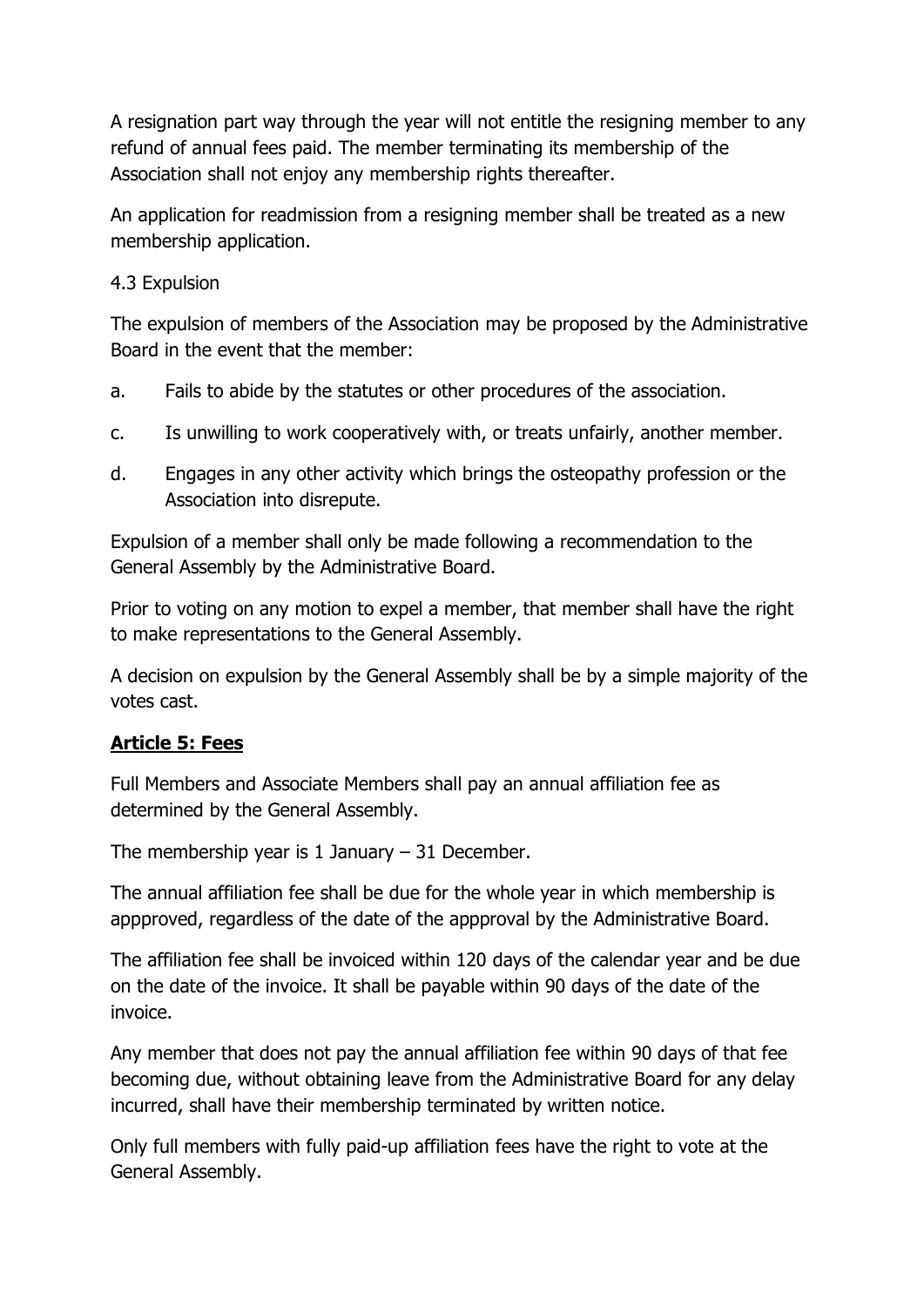# **Article 6: General Assembly**

#### 6.1 Composition

The General Assembly is composed of Full Members. Associate Members and Honorary Members may attend meetings.

Only full members have voting rights with such rights being limited to one vote per country which shall be exercised jointly by the members from that country. In the event of disagreement between the members from one country, no vote shall be cast by that country.

#### 6.2 Competencies

The General Assembly has the exclusive power to:

- Elect the members of the Administrative Board
- Approve the strategic plan
- Approve the Annual Report
- Approve budgets and accounts
- Approve membership criteria and membership fees
- Approve the primary objectives to be achieved by the Association
- Approve any changes to the Statutes
- Approve conduct requirements for Admionistrative Board members
- Remove members of the Administrative Board
- Expel members from the Association
- Dissolve the Association

#### 6.3 Meetings

The General Assembly shall meet at least annually at the head office or the place indicated in the invitation during the first four months of the year.

The date of the General Assembly shall be definitely fixed no later than 90 days before the date of the meeting and communicated to all full members by mail or email.

Members wishing to propose a resolution at the General Assembly must do so within 28 days of notification of the date of the meeting and send this to the head office of the association by registered letter or e-mail to the President and General Secretary.

This invitation shall be drafted by the Administrative Board and shall be sent to all full members by mail or e-mail together with the agenda no later than 15 days before the meeting date of the General Assembly.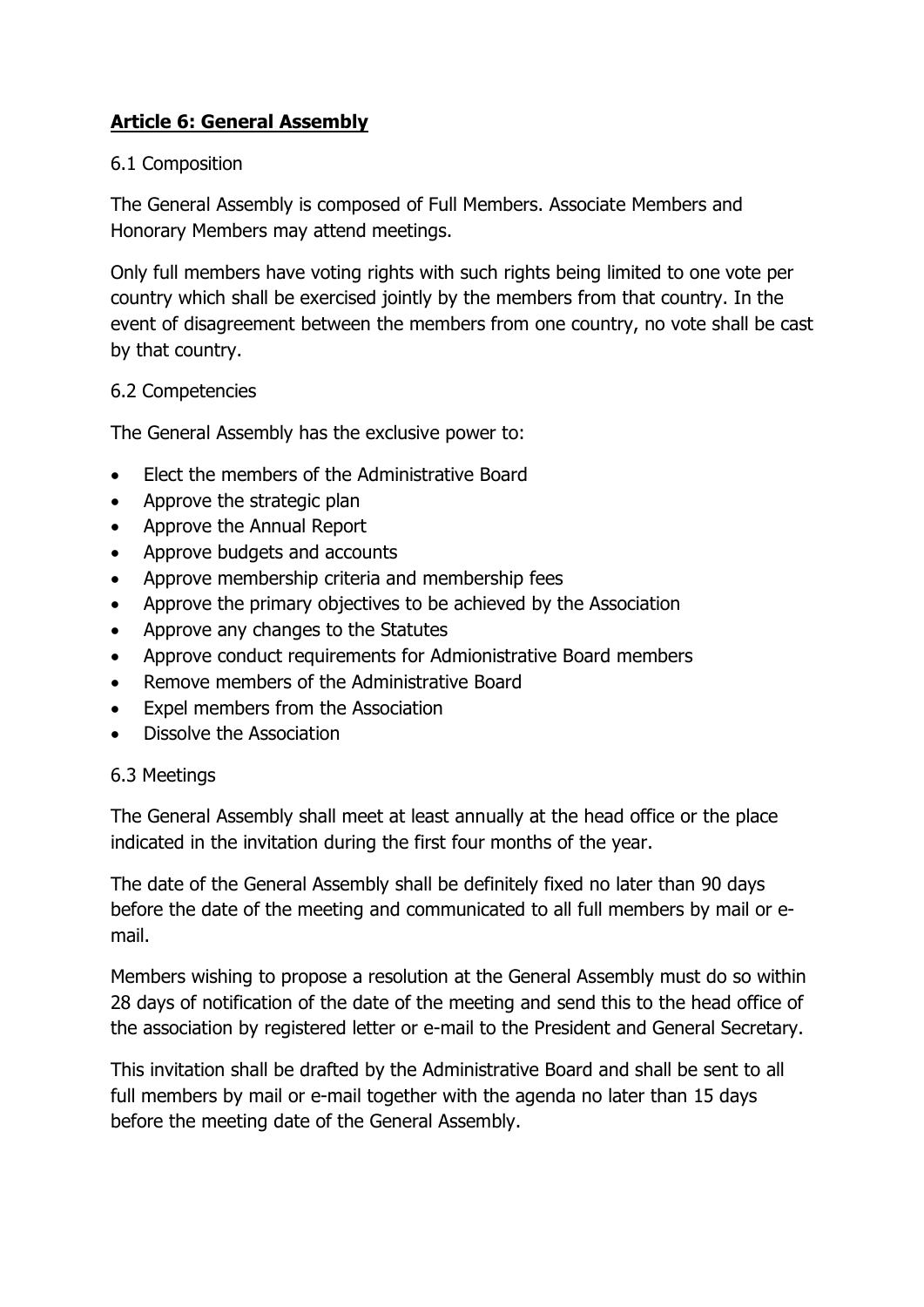An extraordinary General Assembly may be convened by the Administrative Board or upon request of no less than the fifth of all full members making such a request to the head office of the association by letter or e-mail.

The President of the Board shall chair the proceedings of the General Assembly or may nominate another individual to do so.

## 6.4 Decision-making

The deliberations of the General Assembly shall be valid irrespective of the actual number of full members present or represented with the exception of the cases addressed in Article 7.

Each full member may be represented in the General Assembly by another full member holding the former's proxy.

Each full member may not hold more than one proxy.

The General Assembly may only take decisions on subjects, which are included in the agenda.

With the exception of the extraordinary cases addressed in these Statutes, resolutions are taken by a simple majority of the votes . Voting shall take place by a show of hands.

By request of a simple majority a vote may be taken by secret ballot.

The resolutions of the General Assembly are included in a register signed by the chair of the meeting and held by the head office. The register shall be made available to members.

## **Article 7: Amendment of the Statutes – Dissolution of the Association**

Without prejudice to Articles 50.3, 55 and 56 of the Act of 27 June 1921 as amended by the Act of 02 May 2002, any proposal aiming at an amendment of the Statutes or the dissolution of the Association must be tabled by the Administrative Board or no less than two thirds of all full members of the Association.

No later than three months before the date of the General Assembly, the Administrative Board shall communicate the date of the General Assembly deciding on said proposal to the members of the Association.

Decisions regarding any question in relation to a modification of the Statutes or the dissolution of the Association may only be taken by a majority of two thirds of all votes.

Amendments of the Statutes shall only take effect after their approval by a competent authority pursuant to Article 50.3 of the Act and their publication in the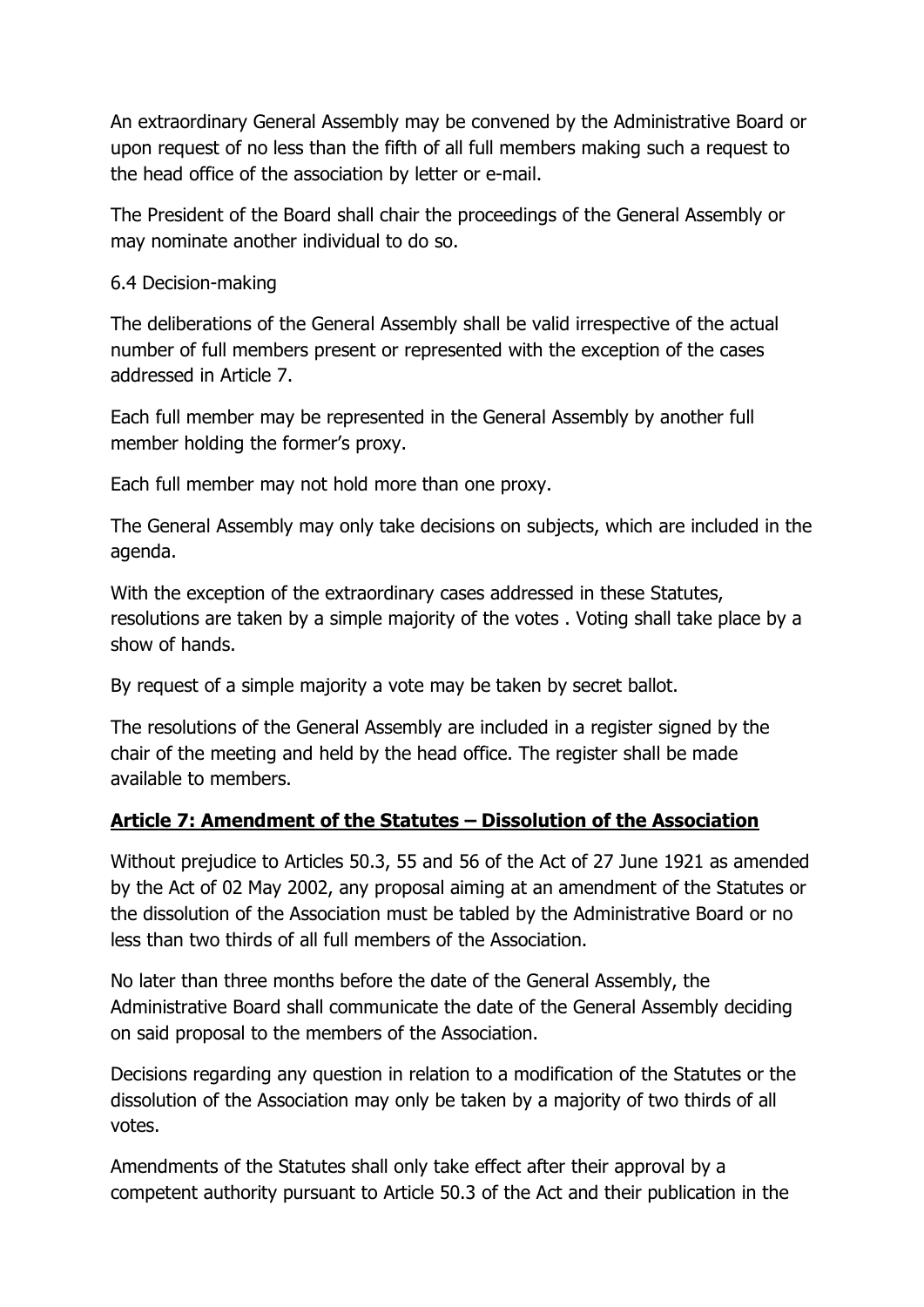annexes of the Belgian Official Journal (Moniteur belge) pursuant to Article 51.3 of the same Act.

The General Assembly shall establish a method for dissolving and liquidating the Association.

Upon dissolution of the Association, after paying or making provision for the payment of all of the liabilities of the Association, the balance shall be used for a charitable purpose.

# **Article 8: The Administrative Board**

## 8.1 Composition

The Association shall be administrated by an Administrative Board consisting of no more than seven and no fewer than four members.

The members of the Administrative Board shall be elected by the General Assembly. They shall be members of an EFFO full member organisation.

Each Full Member shall have the right to nominate one candidate. There shall be no more than one candidate or board member nominated from any one country. If the members want to nominate different candidates based in the same country and cannot agree on a single candidate, no candidate from this country shall be nominated.

The election shall take place by secret ballot. The number of votes per member shall be equal to the number of vacancies on the administrative board. Election shall take place by simple majority of votes cast for each candidate.

The term of office of each Board member shall be three years. The Administrative Board shall elect from among its own membership one individual who will serve as the President of the Association, a Vice-President, a General Secretary and a Treasurer.

#### 8.2 Meetings

The Administrative Board shall meet at least three times per year following a written invitation by the President to be sent no less than 15 days before the date of the meeting.

Meetings of the Board may be conducted by electronic means.

#### 8.3 Decision making

The Administrative Board may only hold valid considerations, if at least half of its members are present.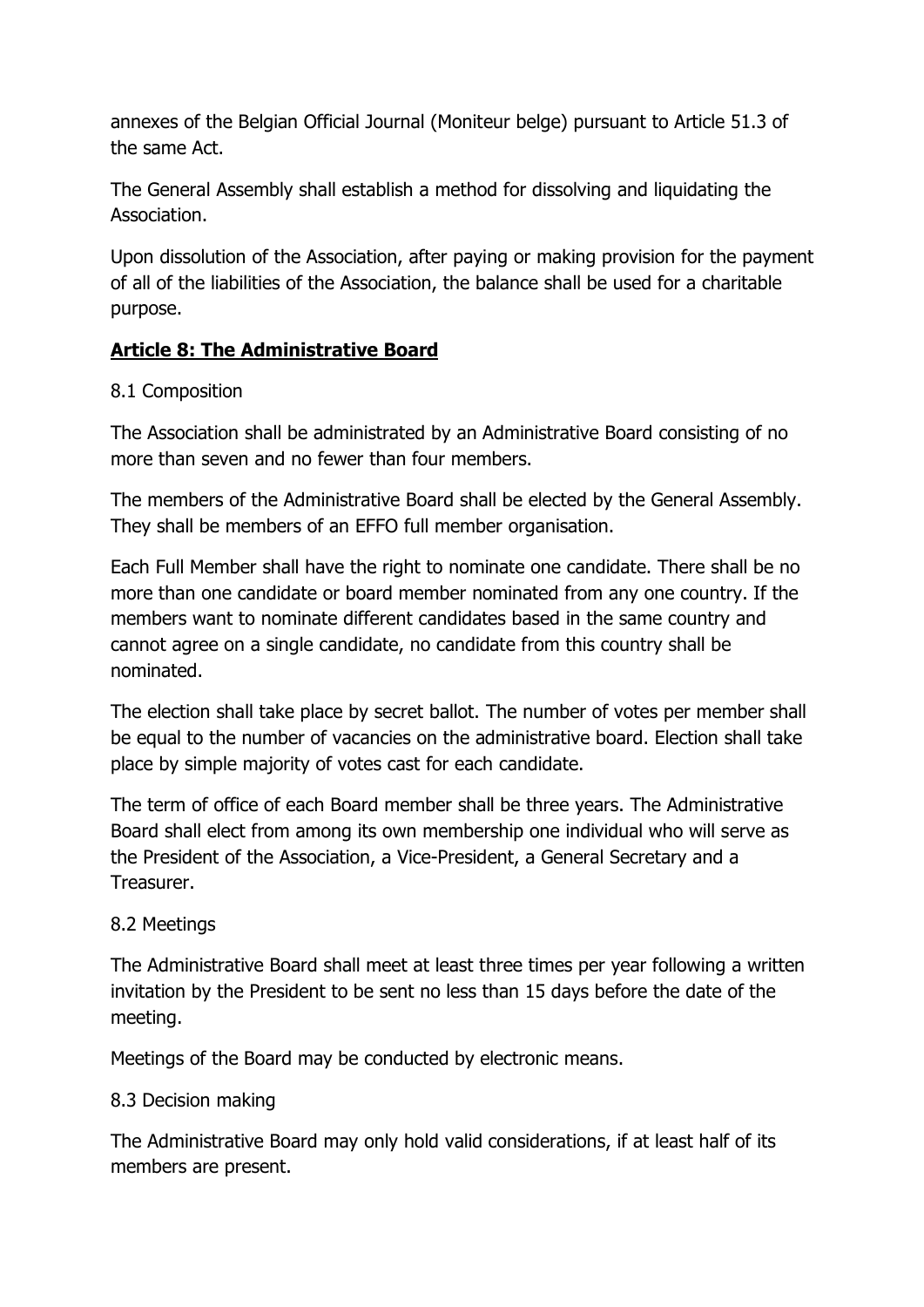The decisions of the Administrative Board shall be taken by the majority of the Board members present. In case of an equal number of votes, the vote of the President shall be decisive.

Resolutions shall be included in a register signed by the President and kept by the head office who will make it available to the members of the Association.

#### 8.4 Competencies

The Administrative Board has all the powers of management and administration in accordance with the purpose of the Association with the exception of the powers attributed to the General Assembly.

It may delegate daily management of the Association to individuals who shall be accountable to the Administrative Board for their actions.

8.5 Representation of the Association towards third parties and before the courts

Unless otherwise authorised, all documents committing the Association shall be signed by the President and General Secretary who shall not have to justify the powers entrusted to them for this purpose to any third party.

Legal actions - whether in the capacity of plaintiff or defendant - shall be pursued by the Administrative Board represented by its President and a Board Member designated by the President for this purpose. Full members shall be kept informed of such actions.

## 8.6 Conduct of Board members

Board members shall serve and act in the interests of the Association and not seek to represent the views of their country or any member organisation.

The Board will establish procedures for managing conflicts of interest and other matters of conduct.

All Board members shall be bound by collective responsibility for the decisions of the Administrative Board.

The Board may recommend to the General Assembly the removal from office of any Board member who fails to meet the conduct requirements of the Association.

## **Article 9: Budgets and Accounts**

The financial year starts on 1 January and ends on 31 December.

Pursuant to the Act, the Administrative Board shall be responsible for submitting to the General Assembly the annual statement for the past financial year and the budget for the following financial year.